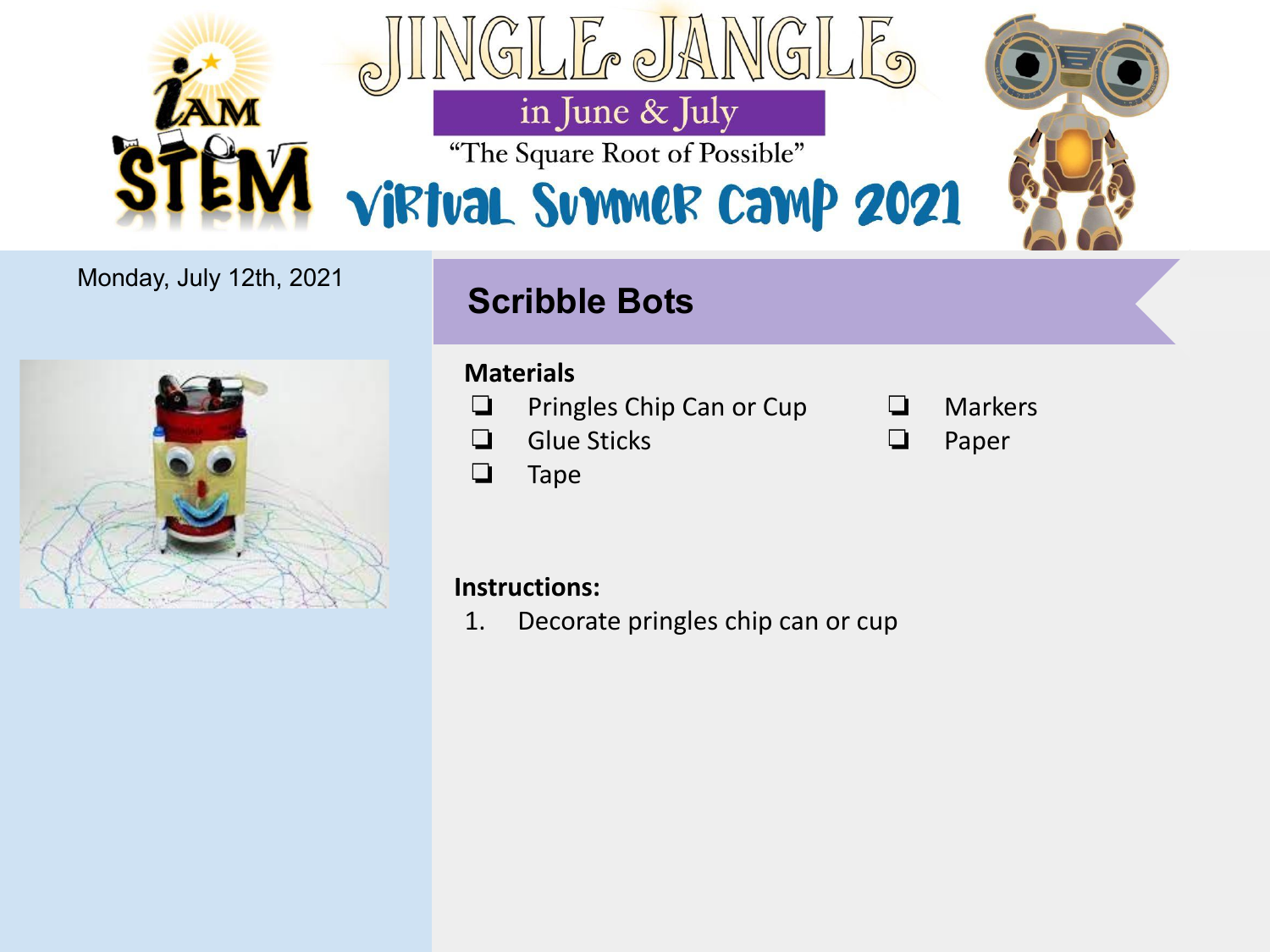

#### Tuesday, July 13th, 2021









# **Scribble Bots**

#### **Strawberry Extraction Investigation Materials**

- ❏ Pringles Chip Can or Cup
- ad Strawberry (1990)<br>De ❏ Glue Sticks
- ❏ Tape
- **□** Thick Rubber Band
- $\mathsf{rk}$  to be a salt of salt  $\mathsf{rk}$ ❏ Cork

# **Instructions:**

- 1. Place the thick elastic band around your battery
- 2. And tape to metal side of Pringles chip can/cup
- 1. Put strawberry with a 2. Attach the motor to the top of the container, it needs to be close to the edge so the arm can spin freely.
- 2. In a plastic cup with 2 teaspoons of dish solutions of the salt, and 1/2 cup of the salt, and 1/2 cup of sa 4. Attach wire to the motor and battery. The elastic band holds 3. Place a coffee filter inside a plastic cup, open the bag and pour mixture through the wire in place.
	- $\blacksquare$  5. Attach cork to the motor and test to see if it spins
- **4. Pour cold rubbing allenges** altrach 4 markers to the can.
- Figure 2012 is a spoon and the caps of marker and let the robot move
- ❏ AA Battery
- ❏ Wire
- $\nabla$  DC Motor
	- **□** Markers
- ❏ 1 coffee filter ❏ Paper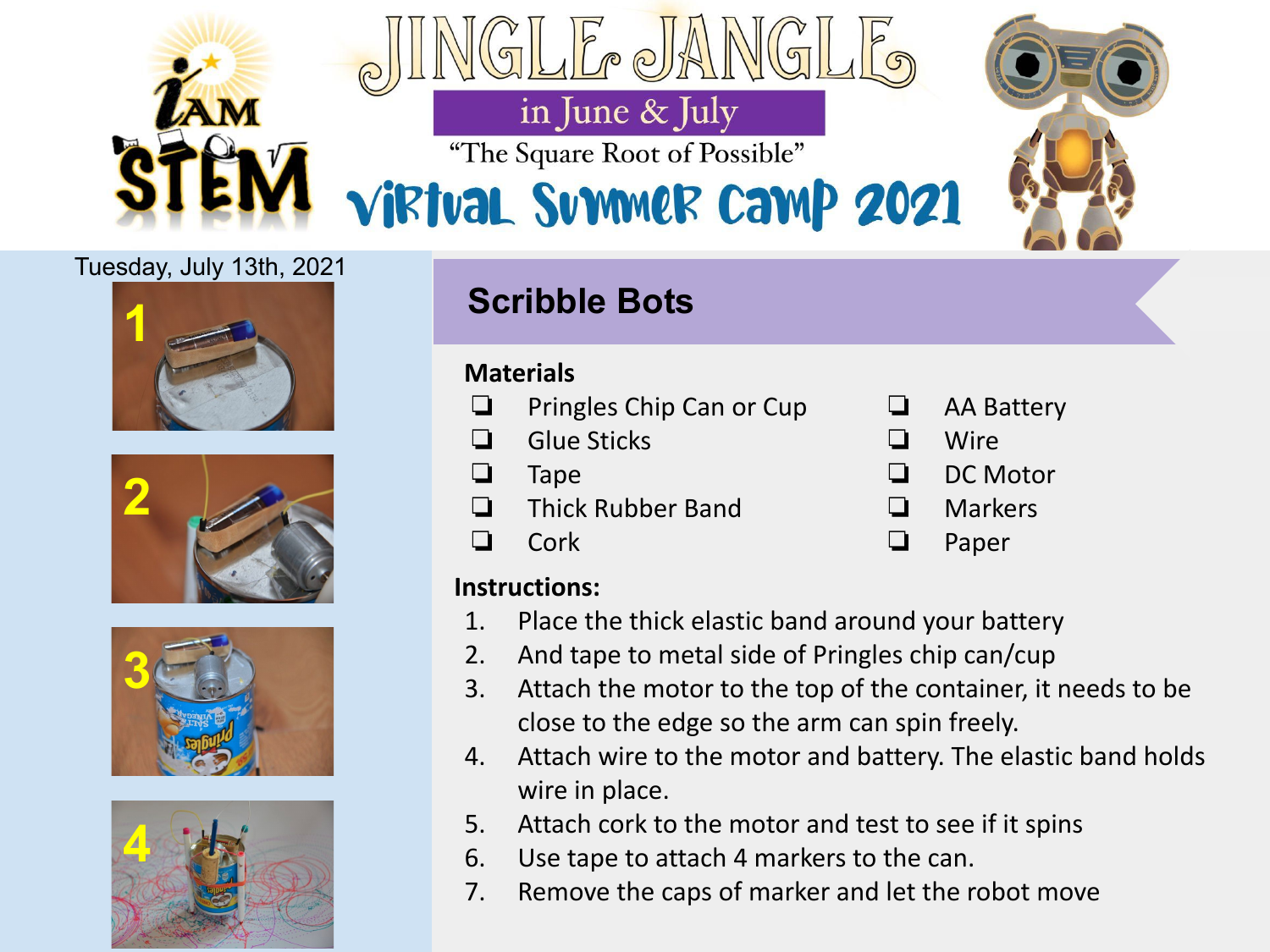

### Wednesday, July 14th, 2021



# **Unpoppable Bubbles**

### **Materials**

- ❏ 2 cups of water
- ❏ ¼ dish soap
- $\Box$  2 tablespoons of glycerin/sugar
- ❏ A few pipettes/spon
- $\Box$  2 tbsp of cold rubbing  $\Box$ ❏ Cotton gloves

# **Instructions:**

- 1. Cut a pipette on the bigger end to act as your bubble wand
- **1. Put strawberry without leaves in a Ziploc bag and gently crush, make sure not to to to to to to to to to to** 2. Fill your bowl with water, and dish soap. Stir very gently as
- $\begin{array}{ccc} & & & \cdot & \\ & 2 & & \text{N}_\text{ON} \end{array}$ 3. Next, add glycerin. Glycerin is available at craft stores or water. Additional into the  $\mathcal{L}$ online.
- 3. Place a place a plane the bag and pour mixture through the bag and pour mixture through the bag and pour mixture through the bag and pour mixture through the bag and pour mixture through the bag and pour mixture through
- 5. Put on cotton gloves. These gloves allow for a soft layer upon which the bubble to rest.
- 5. Dip the large end of the pipette into the solution. Slowly blow out a bubble.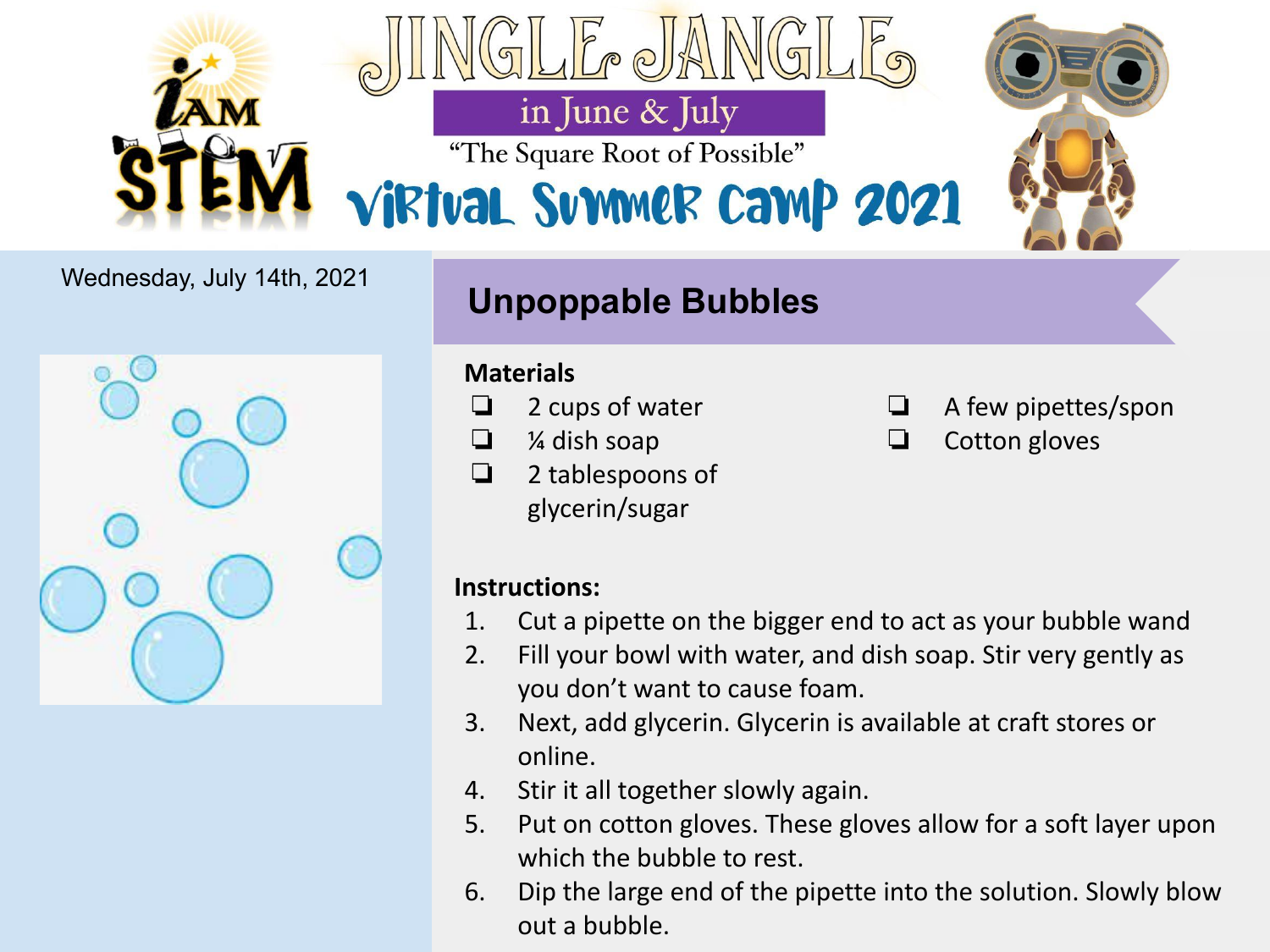

#### Stack of corrugated cardboard 1.  $\mathcal{L}$ and the explanation based on the contract of the contract of the contract of the contract of the contract of the contract of the contract of the contract of the contract of the contract of the contract of the contract of t Cardboard container Straw glued on an object (e.g., a block of wood) (punch a hole)  $6$  inches  $(15$  cm) the essential functions of 2. specialized cells.  $(1 \text{ cm})$ Bent wire A note on follower dimensions: The follower can be different sizes: we use  $\frac{1}{2} \times \frac{1}{2}$ 3.inch pieces. Thick foam

Cardboard

# Thursday, July 15th, 2021 **Cranky Contraptions Part 1**

# **Strawberry Extraction Investigation**<br> **Strawberry Extraction Investigation**<br> **Strawberry Extraction**

- ❏ Masking tape
- ❏ Hole punch
- ❏ 1 strawberry ❏ Scissors
- ❏ 1 tbsp of dish soap ❏ Elmer's glue

#### $\mathsf{ns:}\quad$ **Instructions:**

- 1. Base: Take the small cardboard container and use hole punch to make holes on both sides.
- **the width of a pair of pliers as a guide, make three bends in**  $thc$ the wire close together (about 3/8 inch or 1 centimeter  $\blacksquare$  apart). Add this liquid into the Ziploc bag and mix  $\blacksquare$ 2. Wire: Take wire/paper clip and make three 90o bends using
- 3. Follower: Poke a hole in a  $\frac{1}{2}$  x  $\frac{1}{2}$  piece of foam or cardboard
- ❏ 2 Small cardboard containers
- **Pliers**
- ❏ Scissors
- □ 20100010<br>□ Paper Clip/18 gauge wire
- **□** Foam block